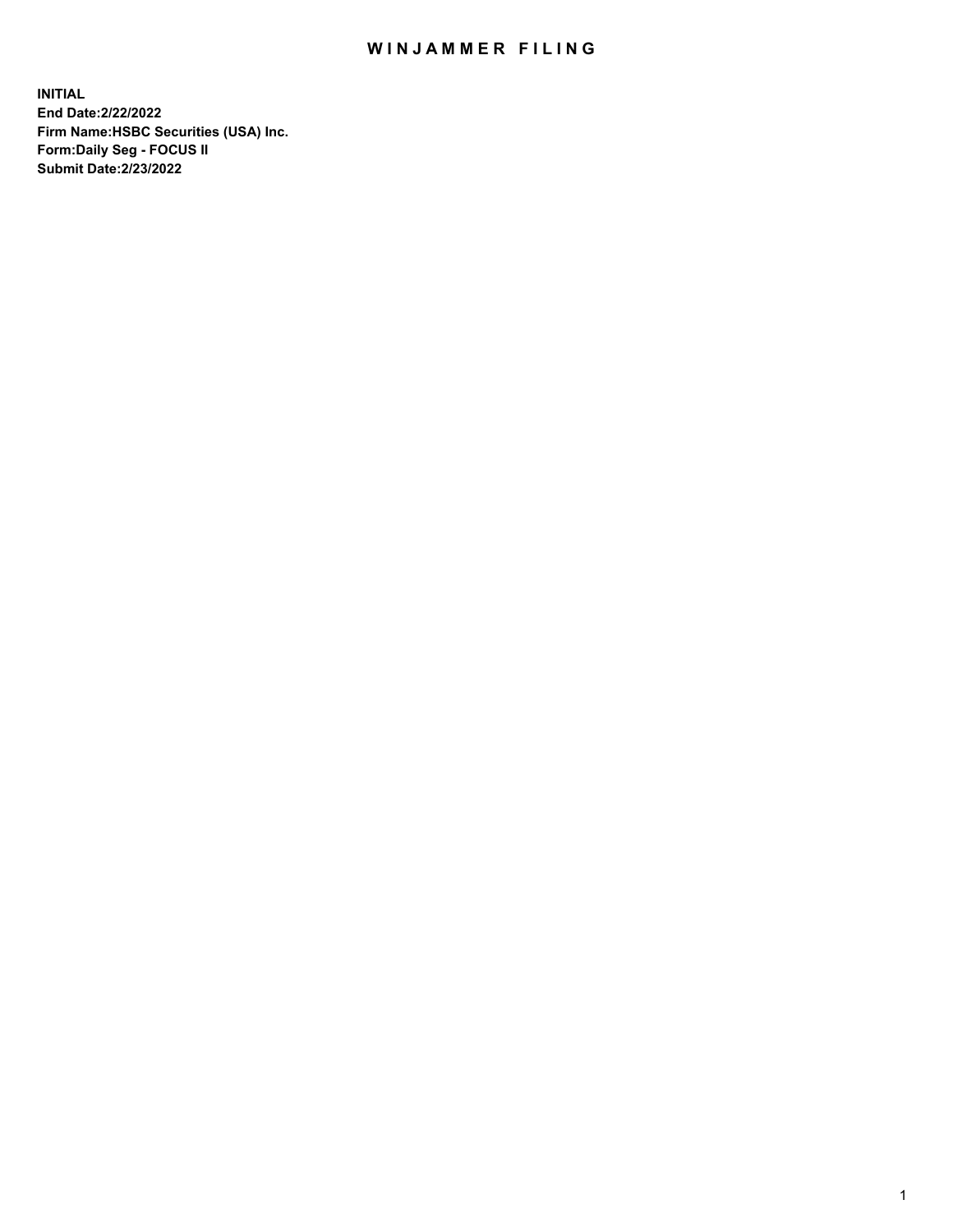**INITIAL End Date:2/22/2022 Firm Name:HSBC Securities (USA) Inc. Form:Daily Seg - FOCUS II Submit Date:2/23/2022 Daily Segregation - Cover Page**

| Name of Company                                                                                                                                                                                                                                                                                                                | <b>HSBC Securities (USA) Inc.</b>                          |
|--------------------------------------------------------------------------------------------------------------------------------------------------------------------------------------------------------------------------------------------------------------------------------------------------------------------------------|------------------------------------------------------------|
| <b>Contact Name</b>                                                                                                                                                                                                                                                                                                            | <b>Michael Vacca</b>                                       |
| <b>Contact Phone Number</b>                                                                                                                                                                                                                                                                                                    | 212-525-7951                                               |
| <b>Contact Email Address</b>                                                                                                                                                                                                                                                                                                   | michael.vacca@us.hsbc.com                                  |
| FCM's Customer Segregated Funds Residual Interest Target (choose one):<br>a. Minimum dollar amount: ; or<br>b. Minimum percentage of customer segregated funds required:% ; or<br>c. Dollar amount range between: and; or<br>d. Percentage range of customer segregated funds required between:% and%.                         | 96,000,000<br><u>0</u><br>0 <sub>0</sub><br>0 <sub>0</sub> |
| FCM's Customer Secured Amount Funds Residual Interest Target (choose one):<br>a. Minimum dollar amount: ; or<br>b. Minimum percentage of customer secured funds required:%; or<br>c. Dollar amount range between: and; or<br>d. Percentage range of customer secured funds required between:% and%.                            | 15,000,000<br><u>0</u><br>0 <sub>0</sub><br>00             |
| FCM's Cleared Swaps Customer Collateral Residual Interest Target (choose one):<br>a. Minimum dollar amount: ; or<br>b. Minimum percentage of cleared swaps customer collateral required:% ; or<br>c. Dollar amount range between: and; or<br>d. Percentage range of cleared swaps customer collateral required between:% and%. | 75,000,000<br><u>0</u><br><u>00</u><br>00                  |

Attach supporting documents CH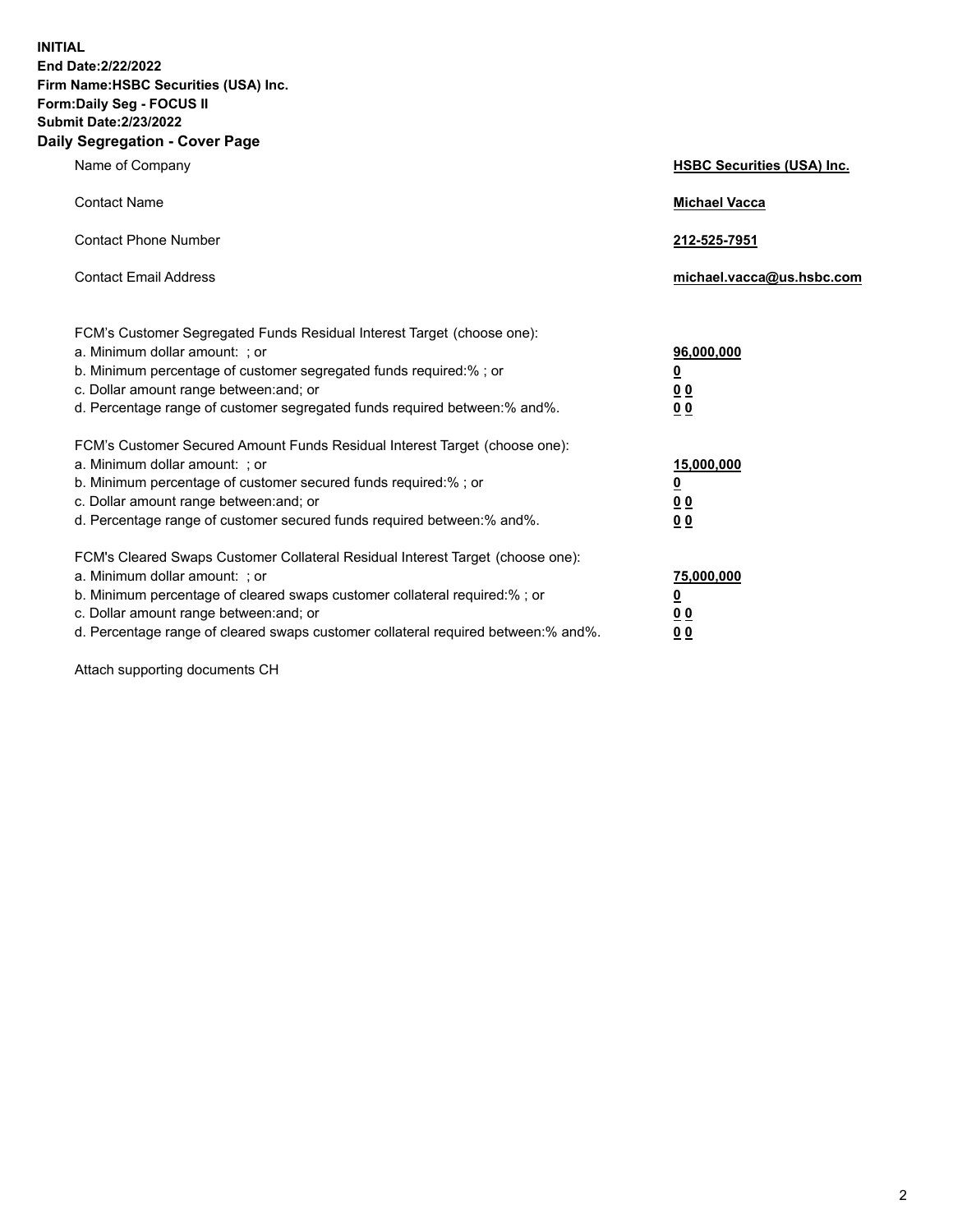**INITIAL End Date:2/22/2022 Firm Name:HSBC Securities (USA) Inc. Form:Daily Seg - FOCUS II Submit Date:2/23/2022 Daily Segregation - Secured Amounts** Foreign Futures and Foreign Options Secured Amounts Amount required to be set aside pursuant to law, rule or regulation of a foreign government or a rule of a self-regulatory organization authorized thereunder 1. Net ledger balance - Foreign Futures and Foreign Option Trading - All Customers A. Cash **104,999,952** [7315] B. Securities (at market) **50,486,542** [7317] 2. Net unrealized profit (loss) in open futures contracts traded on a foreign board of trade **-2,141,770** [7325] 3. Exchange traded options a. Market value of open option contracts purchased on a foreign board of trade **0** [7335] b. Market value of open contracts granted (sold) on a foreign board of trade **0** [7337] 4. Net equity (deficit) (add lines 1. 2. and 3.) **153,344,724** [7345] 5. Account liquidating to a deficit and account with a debit balances - gross amount **6,117** [7351] Less: amount offset by customer owned securities **0** [7352] **6,117** [7354] 6. Amount required to be set aside as the secured amount - Net Liquidating Equity Method (add lines 4 and 5) 7. Greater of amount required to be set aside pursuant to foreign jurisdiction (above) or line 6. FUNDS DEPOSITED IN SEPARATE REGULATION 30.7 ACCOUNTS 1. Cash in banks A. Banks located in the United States **24,791,588** [7500] B. Other banks qualified under Regulation 30.7 **0** [7520] **24,791,588** [7530] 2. Securities A. In safekeeping with banks located in the United States **50,486,542** [7540] B. In safekeeping with other banks qualified under Regulation 30.7 **0** [7560] **50,486,542** [7570] 3. Equities with registered futures commission merchants A. Cash **0** [7580] B. Securities **0** [7590] C. Unrealized gain (loss) on open futures contracts **0** [7600] D. Value of long option contracts **0** [7610] E. Value of short option contracts **0** [7615] **0** [7620] 4. Amounts held by clearing organizations of foreign boards of trade A. Cash **0** [7640] B. Securities **0** [7650] C. Amount due to (from) clearing organization - daily variation **0** [7660] D. Value of long option contracts **0** [7670]

**0** [7305]

**153,350,841** [7355]

**153,350,841** [7360]

**55,741,078** [7380]

- E. Value of short option contracts **0** [7675] **0** [7680]
- 5. Amounts held by members of foreign boards of trade
	- A. Cash **135,955,559** [7700]
	- B. Securities **0** [7710]
	- C. Unrealized gain (loss) on open futures contracts **-2,141,770** [7720]
	- D. Value of long option contracts **0** [7730]
	- E. Value of short option contracts **0** [7735] **133,813,789** [7740]
- 6. Amounts with other depositories designated by a foreign board of trade **0** [7760]
- 7. Segregated funds on hand **0** [7765]
- 8. Total funds in separate section 30.7 accounts **209,091,919** [7770]
- 9. Excess (deficiency) Set Aside for Secured Amount (subtract line 7 Secured Statement Page 1 from Line 8)
- 10. Management Target Amount for Excess funds in separate section 30.7 accounts **15,000,000** [7780]
- 11. Excess (deficiency) funds in separate 30.7 accounts over (under) Management Target **40,741,078** [7785]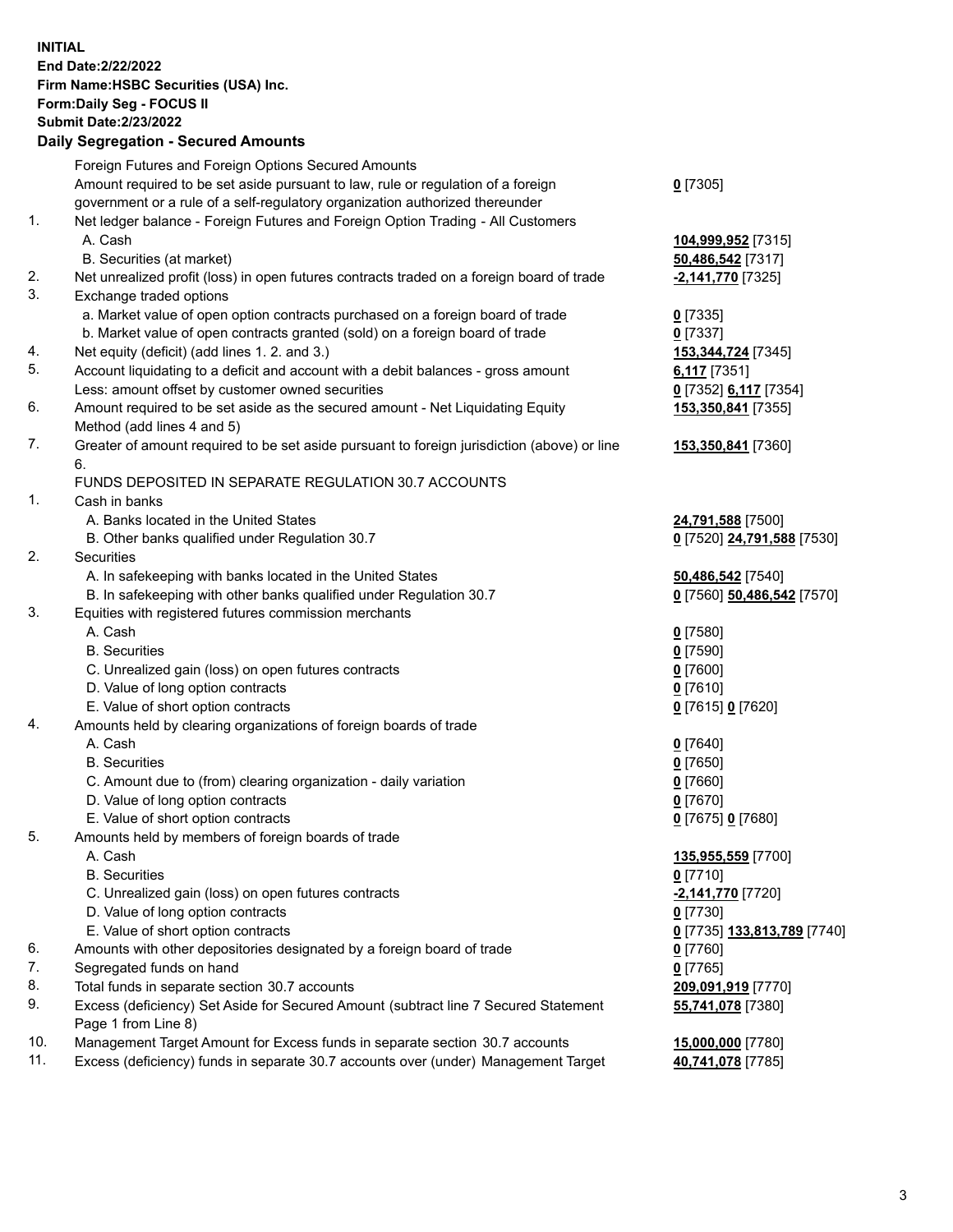**INITIAL End Date:2/22/2022 Firm Name:HSBC Securities (USA) Inc. Form:Daily Seg - FOCUS II Submit Date:2/23/2022 Daily Segregation - Segregation Statement** SEGREGATION REQUIREMENTS(Section 4d(2) of the CEAct) 1. Net ledger balance A. Cash **3,666,230,116** [7010] B. Securities (at market) **823,837,151** [7020] 2. Net unrealized profit (loss) in open futures contracts traded on a contract market **-1,760,207,511** [7030] 3. Exchange traded options A. Add market value of open option contracts purchased on a contract market **1,890,873,357** [7032] B. Deduct market value of open option contracts granted (sold) on a contract market **-304,475,253** [7033] 4. Net equity (deficit) (add lines 1, 2 and 3) **4,316,257,860** [7040] 5. Accounts liquidating to a deficit and accounts with debit balances - gross amount **3,500,738** [7045] Less: amount offset by customer securities **-3,500,738** [7047] **0** [7050] 6. Amount required to be segregated (add lines 4 and 5) **4,316,257,860** [7060] FUNDS IN SEGREGATED ACCOUNTS 7. Deposited in segregated funds bank accounts A. Cash **10,779,678** [7070] B. Securities representing investments of customers' funds (at market) **0** [7080] C. Securities held for particular customers or option customers in lieu of cash (at market) **46,702,304** [7090] 8. Margins on deposit with derivatives clearing organizations of contract markets A. Cash **2,077,716,577** [7100] B. Securities representing investments of customers' funds (at market) **44,847,326** [7110] C. Securities held for particular customers or option customers in lieu of cash (at market) **751,166,342** [7120] 9. Net settlement from (to) derivatives clearing organizations of contract markets **-119,556,734** [7130] 10. Exchange traded options A. Value of open long option contracts **1,890,873,357** [7132] B. Value of open short option contracts **-304,475,253** [7133] 11. Net equities with other FCMs A. Net liquidating equity **-450,281** [7140] B. Securities representing investments of customers' funds (at market) **0** [7160] C. Securities held for particular customers or option customers in lieu of cash (at market) **24,093,750** [7170] 12. Segregated funds on hand **1,874,755** [7150] 13. Total amount in segregation (add lines 7 through 12) **4,423,571,821** [7180] 14. Excess (deficiency) funds in segregation (subtract line 6 from line 13) **107,313,961** [7190] 15. Management Target Amount for Excess funds in segregation **96,000,000** [7194] **11,313,961** [7198]

16. Excess (deficiency) funds in segregation over (under) Management Target Amount Excess